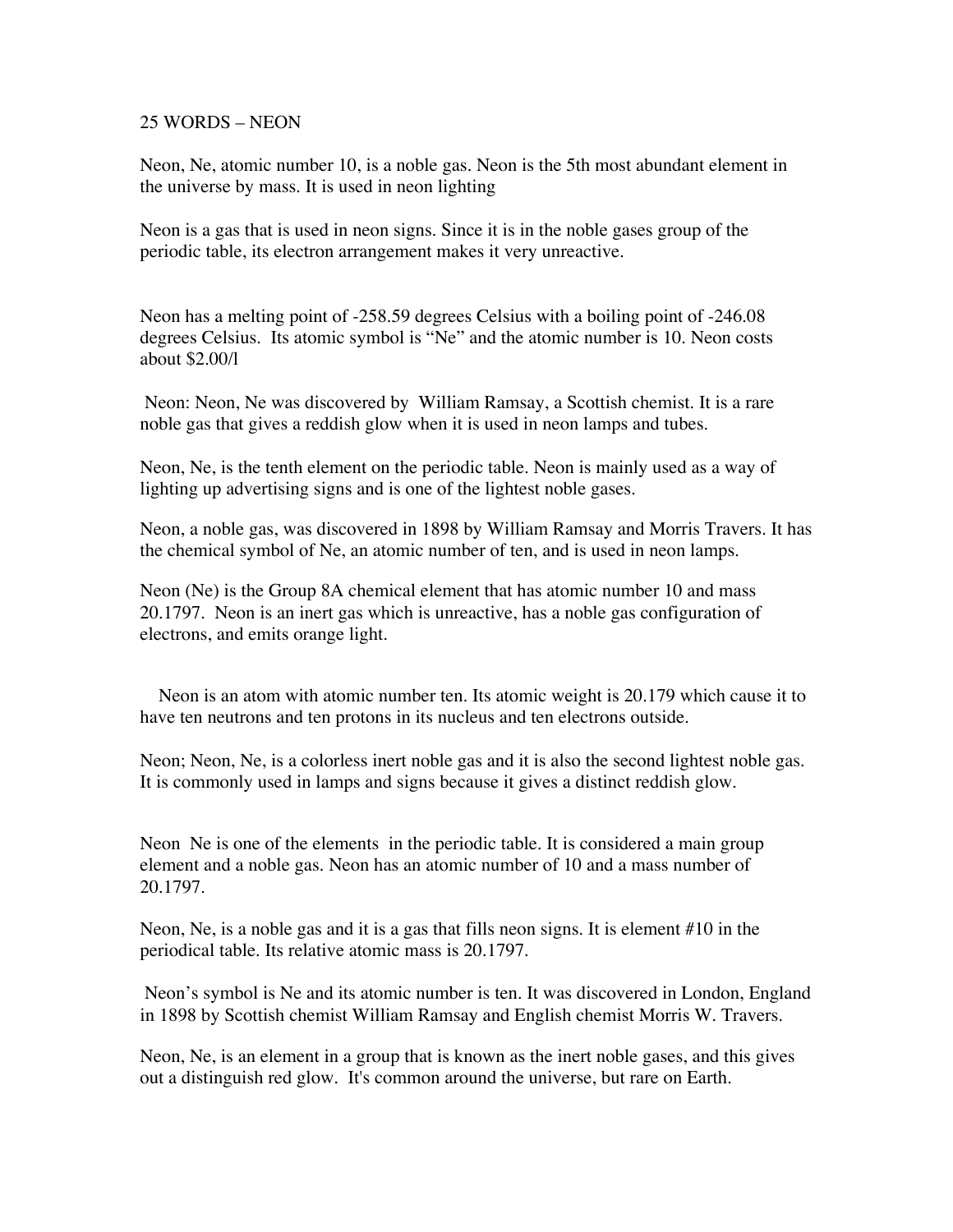Neon, Ne, is an inert noble gas that is common in the universe. It was discovered by William Ramsay and Morris W. Travers in 1898. It has significant uses such as television tubes and lasers.

Ne, is in the group of elements known as the noble gasses. Neon is inert, but Neon does react to electricity and when it reacts, it creates light as shown in neon signs.

 Neon, Ne, is an element with an atomic number of 10. It is classified as a noble gas because of its great stability, which is due to the special configuration of its electrons.

N eon (symbolized "Ne") is one of the elements. It is a noble gas that was discovered by Sir William Ramsay and is used in advertising signs. Neon is rare in the earth's atmosphere.

Neon is the  $10<sup>th</sup>$  element of the periodic table of elements and is one of the six noble gases. It emits a reddish glow in electric lamps.

Neon, Ne, is an inert gas found in the Earth's atmosphere and is a member of the family of noble gases. Neon has an atomic number of 10 and an atomic mass of 20.180.

 Neon, element #10, is one of the five noble gases, and is found in neon signs. Its name comes from the Greek word neon, meaning new. It is found in Earth's atmosphere

Neon is an odorless, tasteless, colorless noncreative gaseous element which is one of the noble gases makes up a tiny fraction of Earth's atmosphere which is one of the noble gases.

Neon or Ne is a rare noble gas that fills neon signs. Neon is a very inert gas that makes up 1/65000 of the atmosphere and has 3 table isotopes and 6 unstable ones. It was discovered by Ramsay and Travers in 1998

 Neon, Ne, is the second lightest of the noble gases. It is relatively inert and, due to the reddish-orange color that it emits in neon lights, is widely used to make advertising signs .

Neon, atomic number ten, is a noble gas. It is normally colorless, but glows reddish orange in a vacuum. Because of this, neon is commonly used in signs to make them glow in the dark.

Neon (Ne) - a very common element found in the universe but rare on Earth. It is colorless, inactive noble gas that gives a distinct reddish glow when used in vacuum discharge tubes and neon lamps.

Neon, Ne, belongs to a group called the noble gas. Although it appears to be colorless, neon glows reddish-orange when put in a vacuum tube such as a neon sign.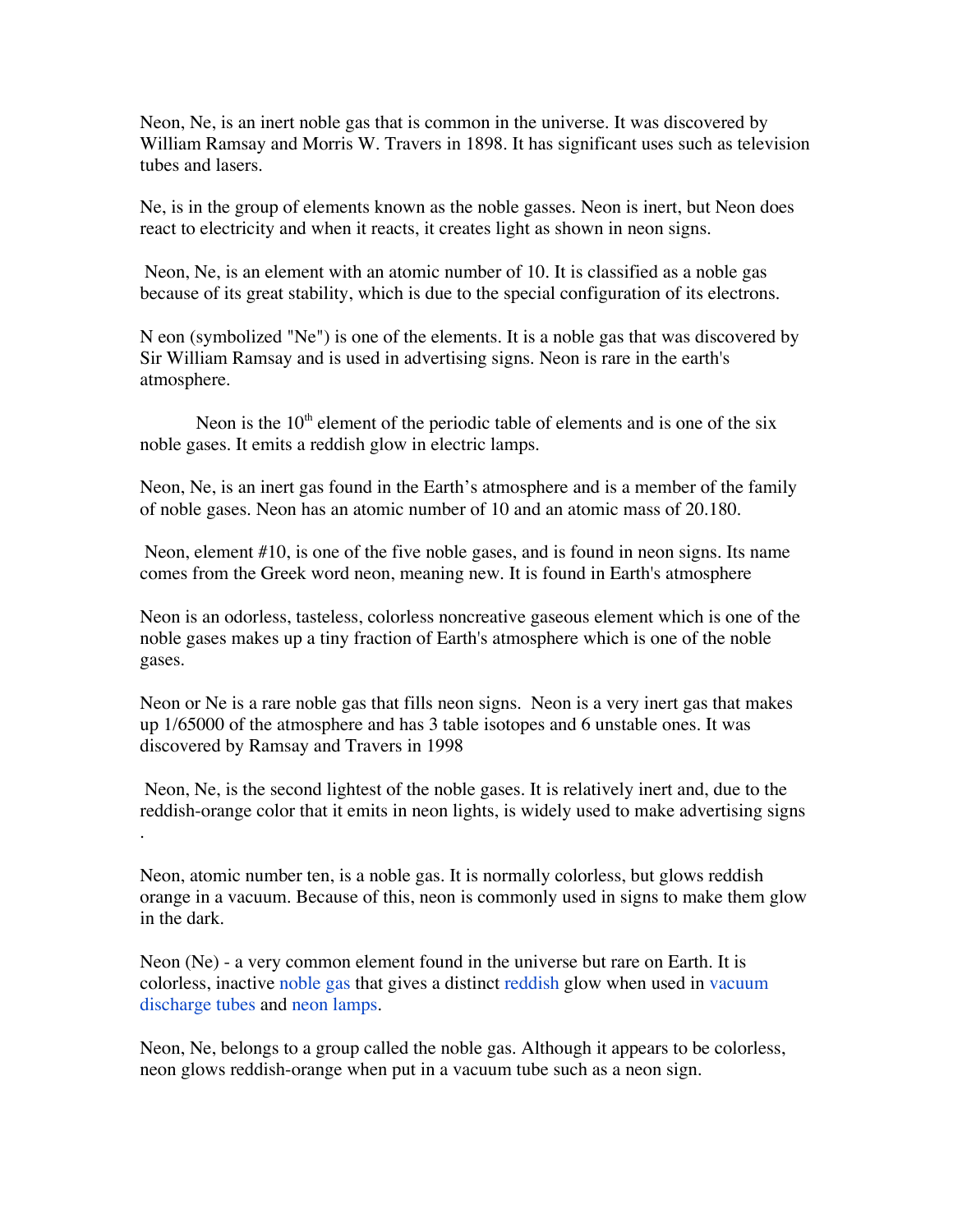Neon's symbol is "Ne." Neon is a noble gas, neon's atomic number is ten and the relative atomic mass is 20.1797. Neon is a very common element in the universe, but rare on Earth

 Neon is a rare gaseous element, and when under certain conditions can generate a reddish glow when used in vacuum discharge tubes and is also used to emit light from the underbody of a car.

Neon; An inert gas that makes up only about 0.0015% of our atmosphere, yet illuminates so many of our streets with advertisements and open signs with its ten protons.

Neon although a very common element in the universe, it is rare on Earth. Neon gives a radiant reddish glow when used in neon lamps

Neon, Ne, is a noble gases, it take place in a small amounts in the earth's atmosphere. The color will become orange glow when electricity is passed through it; it is used in television.

 Neon, Ne, is the number ten on the periodic table and is one of the noble gases. Neon produces a bright orange light that is used in signs. Comnnor leung Neon, Ne, is a rare element on earth. It is a colorless, odorless noble gas under standard conditions. Mostly, it is used to make neon sign.

Neon is the chemical element that has a symbol of Ne and an atomic number of ten. It was discovered in 1898 by a Scottish chemist William Ramsay and an English chemist Morris W. Travers.

Neon, Ne, is a second-lightest inert noble gas that is rare on earth. Neon emits a reddishorange color when used in neon lamps, which are widely used to make advertising signs.

Neon, Ne, is a gastrous element that releases a reddish light that is used in many advertisements. It is made up of individual neon atoms that are unattatched to each other

Neon was discovert by William Ramsay and it is an element that is used in neon lights. It is a noble gas that has an atomic number of ten.

Neon is part of the noble gas family; which also relates to the fact that it does not accept or loose any more electrons. Neon gas is used in advertising signs.

Neon was discovert by William Ramsay and it is an element that is used in neon lights. It is a noble gas that has an atomic number of ten.

Neon is one of the six noble gases, so it is nonreactive. Neon, meaning the new one in Greek, was found by William Ramsay and Morris Travers in 1898.